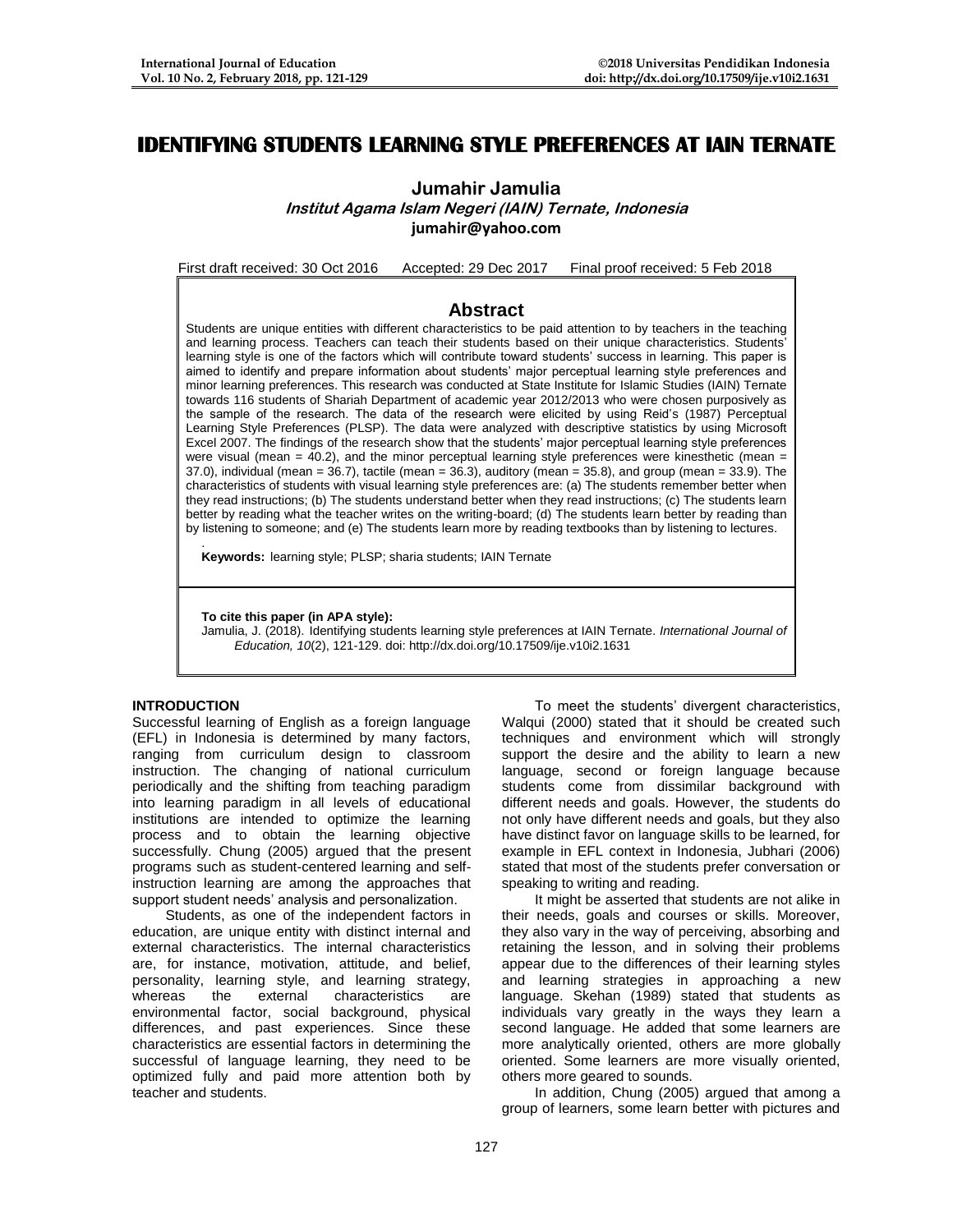diagrams (visual learners) and some absorb knowledge faster by participation (kinesthetic learners). Some respond strongly to visual forms of information and many others prefer to learn actively and individually (Felder and Spurlin, 2005; Svinicki and Dixon, 1987).

Due to the arguments from Chung (2005), Felder and Spurlin (2005), Skehan (1989) and Svinicki and Dixon (1987) stated above, the teachers, in doing the needs analysis, need not only to seek information related to the students' needs and goals in learning English, and what is the most preferred subject, course or skill to be learned, but they are also responsible to help their students in identifying their learning styles since they interact mostly with the students.

Reid's (1987) comparative study of college students learning English as a second language (ESL) among Arabic, Spanish, Japanese, Malay, Chinese, Korean, Thai, and Indonesian students stated that Indonesian speakers appeared to be most closely related to native English speakers. She added that both groups chose auditory and kinesthetic as major learning styles, visual, tactile, and individual learning as minor styles, and group learning as a negative style.

Rossi-Le (1989) studied 147 adult immigrants from Chinese, Laotian, Vietnamese, Spanish and other who enrolled in community college English as a Second Language (ESL) classes. The result of study showed that perceptual learning styles preferences were influenced by factors in the learners' background, particularly native language. In conclusion, she affirmed that the dominant learning style preferences for the sample were tactile and kinesthetic.

Jones' (1998) study by applying Reid's perceptual learning style preferences questionnaire argued that students generally had three major learning styles (kinesthetic, tactile, group), two minor learning styles (visual, auditory) and one negative style (individual).

In Indonesian context, especially in Makassar, Husain (2000) studied 31 students at FBSS UNM Ujung Pandang which were grouped into visualdirectory, visual-sosializer, visual-relator, visualthinker, auditory-relator and auditory-thinker. She pointed out that all groups had the same achievement; however the visual-relator group had lower achievement than others. Even so, she suggested that by matching teaching style with students' learning and personality styles can produce good learning achievement. A decade later, Jamulia (2010) did a similar research on students' learning style by applying Reid's PLSP at English Department Students in Ternate. Through this research, he supported the earlier findings, that the major perceptual learning styles preferences of English Department Students in Ternate are visual (mean=39.70), kinesthetic (mean=39.07), and tactile (mean=37.88).

Peacock (2001) studied the correlation between learning and teaching style based on Reid's hypotheses. He suggested that a mismatch between teaching and learning styles can cause learning failure, frustration and demotivation. He also found that learners favored kinesthetic and auditory and disfavored individual and group styles, while teachers favored kinesthetic, group and auditory styles.

Park (2002) investigated the learning styles of English learners among Armenian, Hmong, Korean, Mexican, and Vietnamese in secondary schools in California. The results of this study stated that all the ethnic groups were major on kinesthetic and minor on tactile learning style, all of them appeared to be visual learners, and then Hmong, Mexican and Vietnamese students preferred group learning while Armenian and Korean students did not.

Palappu (2007) studied the effect of learning styles on learning to 22 Caucasian aged of 20-25 years by using Index of Learning Styles. The study was aimed to determine whether the visual/verbal learning styles affected the learning of the learners. The finding of this study suggested that the learners' grades had significant statistical difference between visual and verbal learners. The visual learners (M=164.267) achieved higher scores than the verbal learners (M=115.714).

Renou (2008) on his study "A study of Perceptual Learning Styles and Achievement in a University-level Foreign Language Course" suggested that "it seems reasonable to claim that if we teach in the three sensory modes --auditory, visual and tactile, we would help our students retain and retrieve far more information than they would if we exposed them to only one sensory mode of learning."

Liu and Tseng (2009) studied 361 nontraditional EFL students by applying Reid's perceptual learning style preference questionnaire. The findings which emerged from this study may be somewhat contrary to earlier similar study done by Reid in which adult college level students preferred kinesthetic (activity) learning style first and followed by auditory learning style. Most of the students in this study preferred the auditory style of learning while individual study and visual styles (reading) were the least preferred style.

Mulalic, et al. (2009) attempted to determine the learning styles of the students, and the differences in learning styles of the students according to the gender and ethnicity of 160 students (53.8% male) and (46.3% female) at Universiti Tenaga Nasional with ethnicity composition of the samples was 56 Malays (35.0%), 52 Chinese (32.5%) and 52 Indian (32.5%). The results of the study revealed that the students' preferred learning style was kinesthetic. They express minor preferences for visual, auditory and group learning. In addition, students expressed negative preferences toward individual and tactile learning styles. Understanding the students learning styles, on the other hands, will help the teachers to match their teaching style, and be able to prepare and present their learning materials fitting to the students learning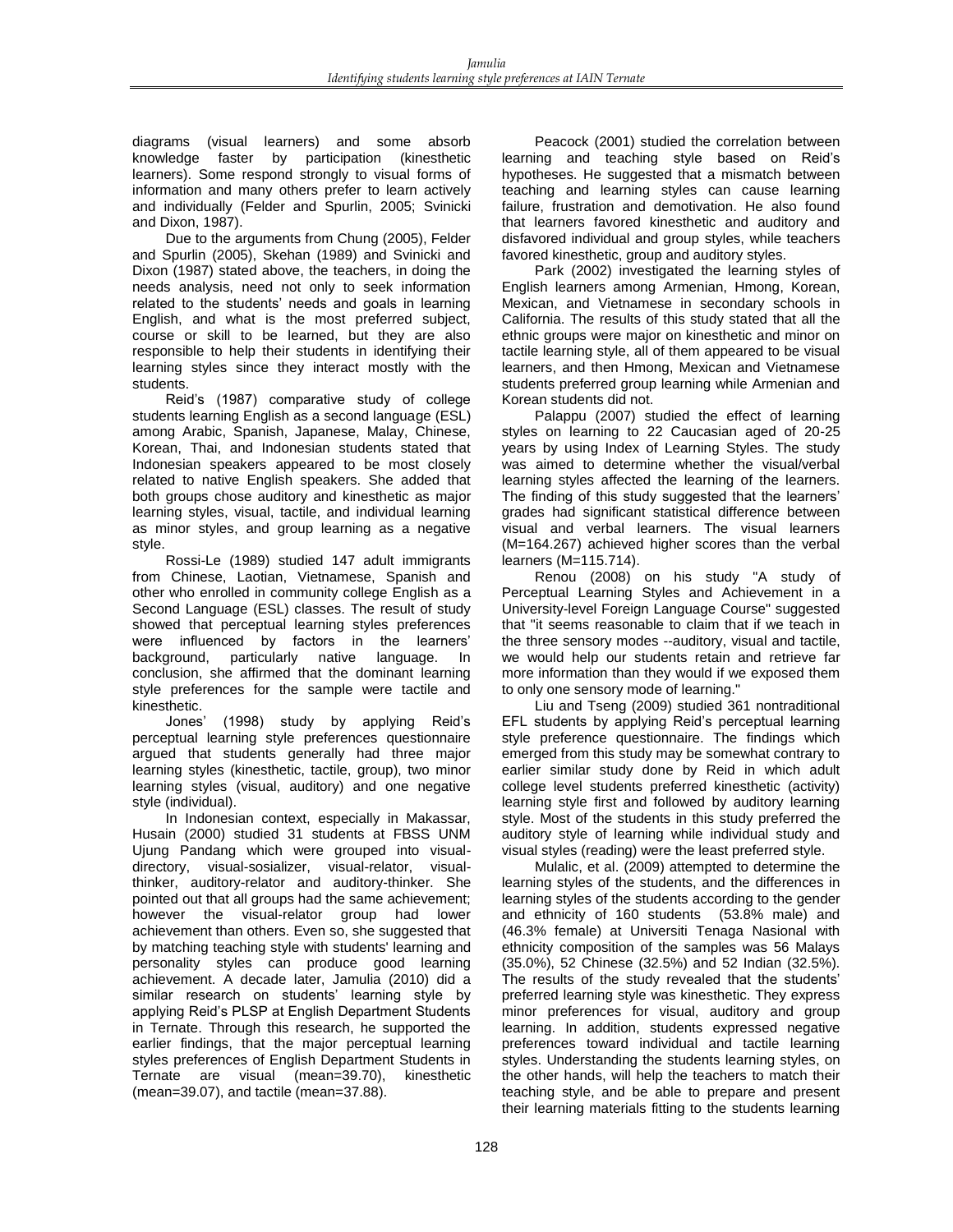styles. Fox (1993) stated that by identifying students' learning styles, teachers could apply appropriate teaching technique and match their teaching style which will maximize the learning and even educational opportunity.

Based on a synthesis of the previous studies and the problems laid in the background, this research was conducted based on the research questions as follows:

- 1. What are the major perceptual learning styles preferences of the first year students at IAIN Ternate?
- 2. What are the minor perceptual learning styles preferences of the first year students at IAIN Ternate?

Hopefully, this research can give the significance both academically and practically. Academically, the results or findings of this research will enrich the literature about learning styles preferences specifically related to Reid's Perceptual Learning Style Preferences. On the other sides, practically, this research will give a great contribution towards teaching and learning English as a foreign language in Indonesia. Firstly, it will give information about students' learning styles, so that the teachers could match their teaching styles with students learning styles. Secondly, through the matching of teaching-learning styles, the teachers will select the proper materials, tasks, and activities used in the classroom. Next, it will support both the teachers and the students with good strategies used by good learners so learning can be accelerated in order to achieve learning objective. Finally, the findings of this research will provide the evidence and information for the teachers and administrators about learning condition at IAIN Ternate.

### **LITERATURE REVIEW Definition of Learning Style**

Learning style has been defined differently by experts and researchers in ESL/EFL learning. However, the literature on learning styles uses the terms learning style, cognitive style, personality type, sensory preference, modality, and others rather loosely and often interchangeably (Ehrman, Leaver and Oxford. 2003).

Keefe (1979 as cited from Brown, 1994) proposes that learning style may be defined as the "cognitive, affective, and psychological traits that are relatively stable indicators of how learners perceive, interact with, and respond to the learning environment". Meanwhile, Dunn & Griggs (1988 as cited from Bachetti, 2003) defined that learning style is the biologically and developmentally imposed set of characteristics that make the same teaching method wonderful for some and terrible for others.

In addition, Dunn, et al. (1993 as cited from Dunn, et al., 2009) defined learning styles as the way individuals begin to concentrate on, process, internalize, and retain new and difficult information. On the contrary, Brown (1994) defined learning style as "a term that refers to consistent and rather enduring tendencies or preference within an individual. Similar to Dunn, et al., Felder & Henriques (1995) define learning styles as "the ways in which an individual characteristically acquires, retain, and retrieves information".

Grasha (1996 as cited from Diaz & Cartnal, 1999) defined learning styles as "personal qualities that influence a student's ability to acquire information, to interact with peers and the teacher, and otherwise participate in learning experiences." Similar to Dunn, et al. and Felder & Henriques, Reid (2002 as cited from Hong, 2007) defines learning style as individual's natural, habitual, and preferred ways of absorbing, processing, and retaining new information and skills.

Referring to the above definitions, in general, learning style can be concluded into three characteristics, namely (1) the way of absorbing, retaining, recalling, and retrieving information; (2) learning style is a set of characteristics and personal qualities that influence learners' ability to acquire information, interact with and respond to learning environment; and (3) learning style is consistent and stable indicators.

What is noticeable in all the definitions stated above is that language learners differ from one learner to another, that is a learner in learning English may prefer seeing and hearing to speaking and being actively involved in the activities. Another learner may, in contrast, be more interested in having an outstanding part in classroom activities and being actively engaged in classroom debates. Therefore, language learners do not learn all in the same way.

## **Reid's (1987) Perceptual Learning Style Preferences**

Reid's (1987) Perceptual Learning Styles Preferences are measured by applying her Perceptual Learning Style Preferences Questionnaire (PLSPQ), where language learners' styles are divided into six cubes of styles: visual, auditory, kinesthetic, tactile, group, and individual.

**Visual** learners are most comfortable with pictures, images and graphs while studying and retaining information.

**Auditor**y learners learn best when hearing the information and, perhaps, listening to the lecture. Thus, the learner needs to express verbally what he/she learns, solve problems by talking about them and discusses the material in the class.

**Kinesthetic** learners prefer active participation experiences, for example drama, role-play or moving around. Such students learn best by experience and<br>by being involved physically in classroom by being involved physically in classroom experiences. A combination of stimuli, for example an audio tape combined with an activity helps learner understand new material.

**Tactile** learners prefer hands on work, for example, handling materials or taking notes. Working on an experiment in the laboratory is the best way for such students to learn new material. Writing notes or instruction can help such learners to remember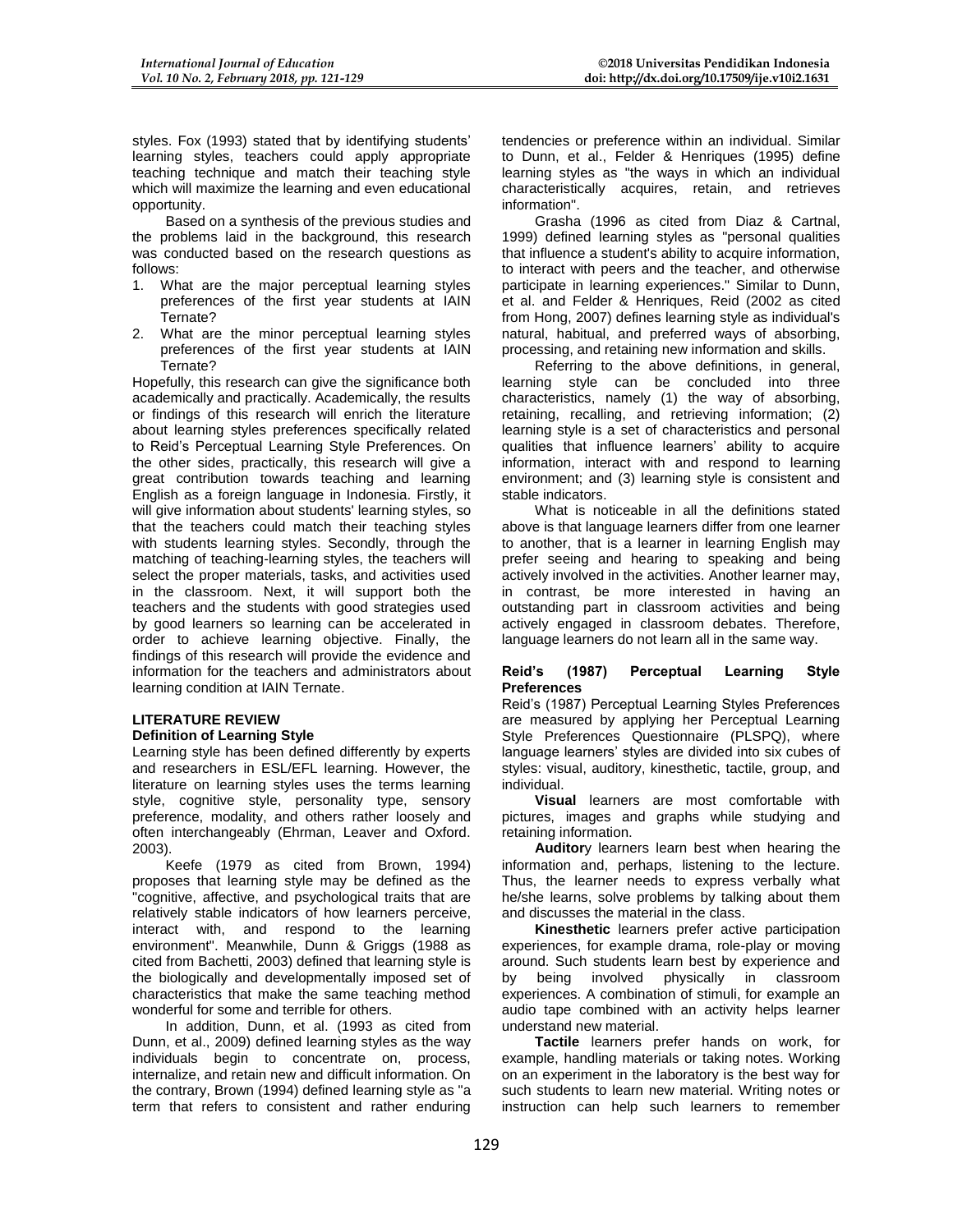information easily and physical involvement in the class pays major role in their retention of the information.

**Group** learners prefer studying with others. Group studying make them feel comfortable and it is best way for them to acquire knowledge. Students also value class interaction and class work with other students, and they remember information when they work with two or three classmates. The stimulation of group work will help such learner to understand new information better.

**Individual** learners prefer studying alone and they learn best independently. Such students learn new material best when reading it themselves. Progress and achievement is best visible when they learn alone.

#### **METHOD**

This research is categorized as survey research. The survey method is the technique of gathering data by asking questions to people who are thought to have desired information. It is the field that studies the sampling of individuals from a population with a view towards making statistical inferences about the population using the sample.

This research is a descriptive, namely an effort to know or to understand the value of an independent variable or more variables without making a comparison or association with other variables (Sugiono, 2003).

The research was conducted at State Institute for Islamic Studies (IAIN) Ternate, which specifically addressed to the first year students of academic year 2012/2013. IAIN Ternate has four departments, *Tarbiyah* (Education and Teacher Training), *Sharia* (Law and Jurisprudence), *Adab* (Civilization and Humanity), and *Usuluddin* (Theology). However, this research only focuses on the students of Sharia Department which grouped into five classes: Muamalah A, Muamalah B, Ahwal al-Syakhsiyah, Islamic Banking A, Islamic Banking B, and Islamic Banking C. The sampling technique used in this study was purposive sampling or judgmental sampling. The Shariah Department students were choosen as the sample since the researcher teach in this department so it is easy to meet the students everyday. However, not all students were participated in this research, only those who are active or attend the class who consider as the sample in this research. The total sample of this research was 116 students (female=77, male=39) as presented in the following table.

| rable 1. Respondents of the otday |      |        |       |
|-----------------------------------|------|--------|-------|
| Respondent                        | Male | Female | Total |
| Muamalah A                        |      |        | 15    |
| Muamalah B                        |      |        |       |
| Ahwal al-Syahksiyah               | 19   |        | 25    |
| Islamic Banking A                 |      | 18     | 20    |
| Islamic Banking B                 |      | 18     | 22    |
| Islamic Banking C                 |      |        | 14    |
| Total                             | 39   |        | 116   |

Table 1: Respondents of the Study

The researcher, in order to obtain the data in this research, applied Reid's (1987) Perceptual Learning Styles Preferences Questionnaire (PLSPQ) developed particularly for learners of foreign language. This questionnaire was used to elicit the data about students' learning styles.

PLSPQ consists of 30 self-report questions distributed into *visual* learning style (question 6, 10, 12, 24, and 29), *auditory* learning style (question 1, 7, 9, 17, and 20), *kinesthetic* learning style (question 2, 8, 15, 19, and 26), *tactile* learning style (question 11, 14, 16, 22, and 25), *group* learning style (question 3, 4, 5, 21, and 23) and *individual* learning style (question 13, 18, 27, 28, and 30).

The subjects or respondents were expected to indicate how much they agree with each item on a scale from 1 to 5 when they learn English. Each number notes certain measurement such as: (5) strongly agree, (4) agree, (3) undecided or neutral, (2) disagree, and (1) strongly disagree. Score of selfreport questions were classified into *major* (range 38– 50); *minor* (range 25–37) and *negligible or negative*  (range 0–24) for each learning styles preferences.

The students' responses to the PLSP questionnaire were analyzed into descriptive statistic to measure the frequencies, percentages, means and avarage. The result of statistic calculation then being interpreted and explained to gain the conclussion.

### **FINDINGS AND DISCUSSION**

The data of perceptual learning styles preferences were obtained through the distribution of Reid's (1987) Perceptual Learning Styles Preferences Questionnaire (PLSPQ). This 30 question questionnaire is using Likert scale ranging from 1 to 5 (1=strongly disagree, 2=agree, 3=neutral, 4=agree, and 5=strongly agree), which used to elicit the data about *visual learning style* (question 6, 10, 12, 24, and 29), *auditory learning style* (question 1, 7, 9, 17, and 20), *kinesthetic learning style* (question 2, 8, 15, 19, and 26), *tactile learning style* (question 11, 14, 16, 22, and 25), *group learning style* (question 3, 4, 5, 21, and 23), *and individual learning style* (question 13, 18, 27, 28, and 30).

The sum of each category of perceptual learning style preferences (visual, auditory, kinesthetic, tactile, group and individual) was then multiplied by two, and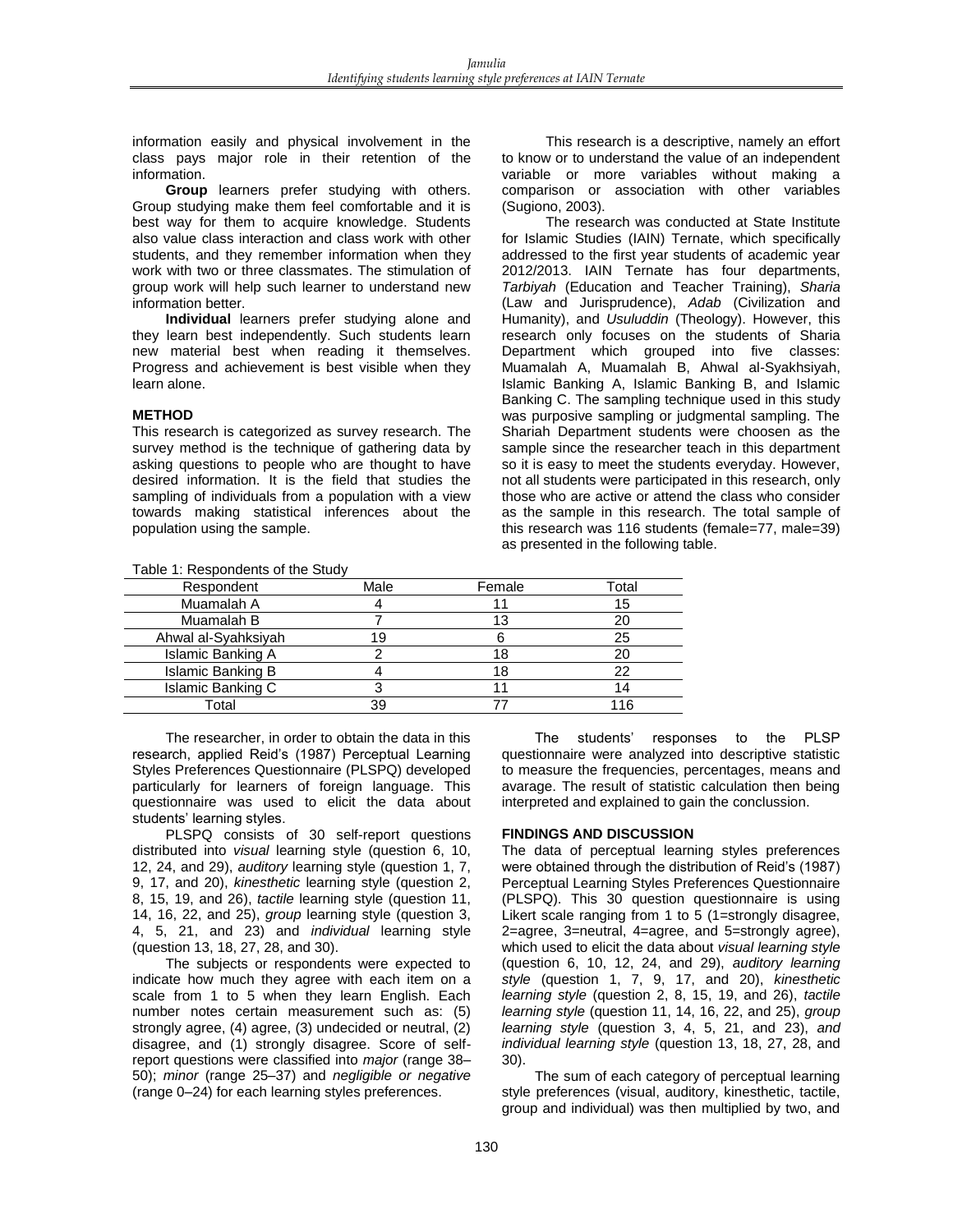the result of the multiplication was classified into *major* (range 38–50); *minor* (range 25–37) and *negligible or negative* (range 0–24).

In the following, it will be presented the mean scores of all perceptual learning styles preferences (visual, auditory, kinesthetic, tactile, group and individual). Based on the result of mean scores of each perceptual learning style preferences, it is clearly can be said that the first year students of academic year 2012/2013 at IAIN Ternate are major on visual learning style (mean= 42,2), and minor on kinesthetic (mean= 37,0), individual (mean= 36,7), tactile (mean= 36,3), auditory (mean= 35,8), and group learning style (mean= 33,9).

Tabel 2: The mean of each perceptual learning style preferences

|                         | N   | $X$ - <sub>Min</sub> | $X$ - $_{\text{Max}}$ | ΣΧ   | Mean |
|-------------------------|-----|----------------------|-----------------------|------|------|
| <b>Visual Style</b>     | 116 | 28                   | 50                    | 4666 | 40.2 |
| <b>Auditory Style</b>   | 116 | 26                   | 48                    | 4156 | 35.8 |
| Kinesthetic Style       | 116 | 20                   | 48                    | 4290 | 37.0 |
| <b>Tactile Style</b>    | 116 | 20                   | 50                    | 4208 | 36.3 |
| Group Style             | 116 | 14                   | 48                    | 3938 | 33.9 |
| <b>Individual Style</b> | 116 | 22                   | 50                    | 4254 | 36.7 |

As structured on the PLSP questionnaire, that all perceptual learning styles preferences are constituted by five questions or statements, and these statements are the representation of the characteristics of each perceptual learning style. Therefore, it is important to know to what extent the degree of each statement of the major perceptual learning styles preference (visual learning style), and of the minor perceptual learning styles preferences (kinesthetic, individual, tactile, auditory, and group

learning style) preferred by the first year students of IAIN Ternate, in academic year 2012/2013.

The following criteria in table 3 were adapted from Muhidin and Abdurahman (2007:146), which can be used to give the explanation concerning to the degree of each statement on the preferred language learning styles. The mean score of each statement was consulted to the criteria in order to know the degree of each statement preferred by the first year students of IAIN Ternate, in academic year 2012/2013.

Table 3: The Description Analysis Criteria

| Score Category Range | <b>Description Analysis</b> |
|----------------------|-----------------------------|
| $1.00 - 1.79$        | <b>Strongly Low</b>         |
| $1.80 - 2.59$        | Low                         |
| $2.60 - 3.39$        | Sufficient                  |
| $3.40 - 4.19$        | Hiah                        |
| $4.20 - 5.00$        | <b>Strongly High</b>        |

*1. The description of visual learning style statement* The visual learning style was the major preferred learning style of the first year students at IAIN Ternate. The following table presents the mean score of the statements on visual learning style. In addition,

the mean score of each variable was corresponded to the table of Description Analysis Criteria above to determine the degree of each statement on visual learning style.

Table 4: The description of visual learning style statements

| Statements on Visual Learning Style                                     | N   | ΣΧ  | Mean |
|-------------------------------------------------------------------------|-----|-----|------|
| I learn better by reading what the teacher writes on the                | 116 | 479 | 4.13 |
| chalkboard.                                                             |     |     |      |
| When I read instructions, I remember them better.<br>(2)                | 116 | 514 | 4.43 |
| I understand better when I read instructions.<br>(3)                    | 116 | 512 | 4.41 |
| I learn better by reading than by listening to someone.<br>(4)          | 116 | 468 | 4.03 |
| I learn more by reading textbooks than by listening to lectures.<br>(5) | 116 | 441 | 3.80 |

Due to the mean score of each statement corresponded to the Description Analysis Criteria table, it shows that among the five statements in visual learning style, the visual learner students were

strongly high on statement 2, *"When I read instructions, I remember them better"* and statement 3, *"I understand better when I read instructions"*, while the statement 1, 4 and 5 were preferred at high level.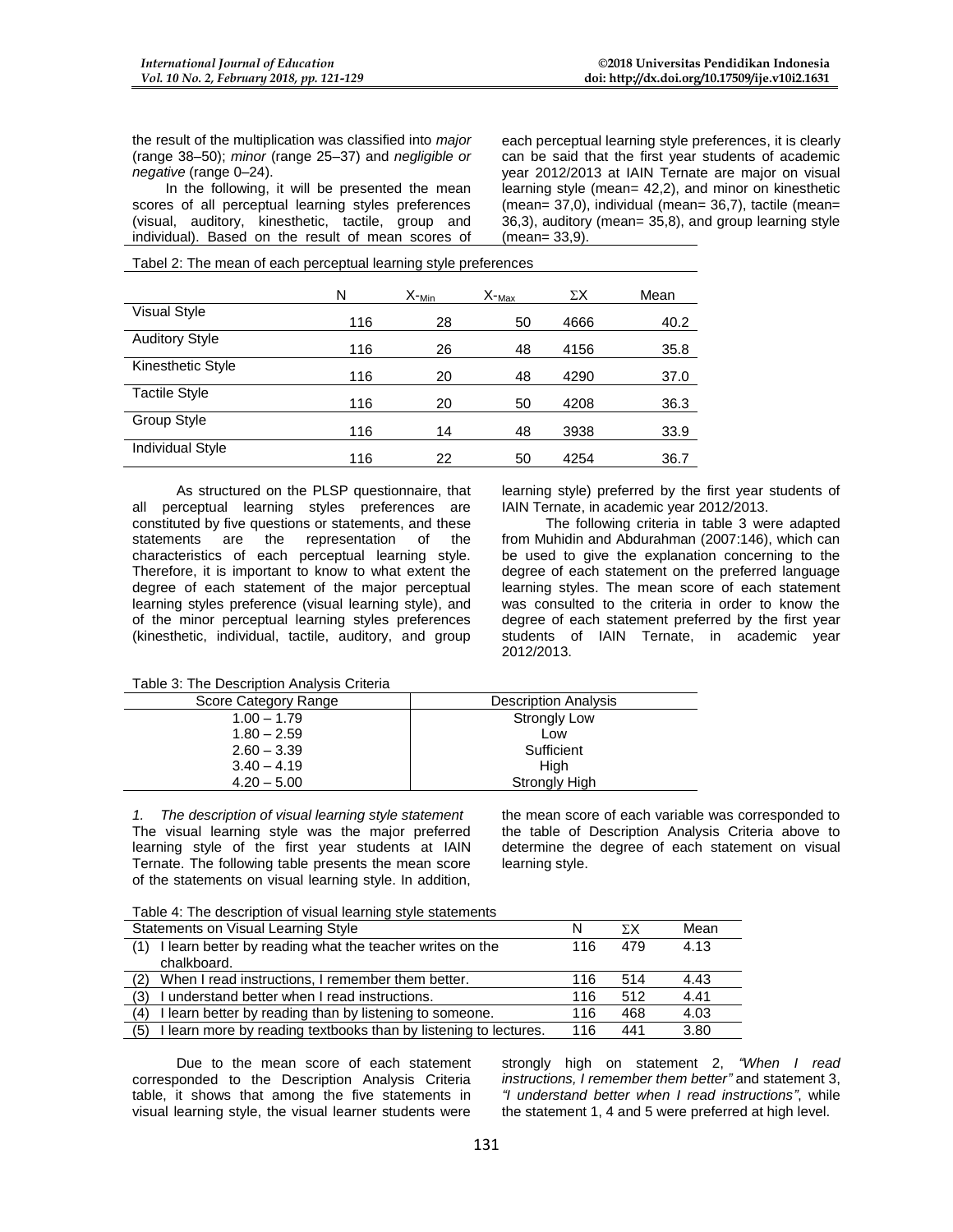#### *2. The description of kinesthetic learning style statement*

The kinesthetic learning style was the minor preferred learning style of students at IAIN Ternate. The table 5 below presents the mean scores of kinesthetic learning style statements preferred by the first year students of IAIN Ternate.

Table 5: The description of kinesthetic learning style statements

| Statements on Kinesthetic Learning Style                                   | N   | ΣΧ  | Mean |
|----------------------------------------------------------------------------|-----|-----|------|
| (1) I prefer to learn by doing something in class.                         | 116 | 385 | 3.32 |
| (2) When I do things in class, I learn better.                             | 116 | 431 | 3.72 |
| (3) I enjoy learning in class by doing experiments.                        | 116 | 481 | 4.15 |
| (4) I understand things better in class when I participate in role.        | 116 | 428 | 3.69 |
| I learn best in class when I can participate in related activities.<br>(5) | 116 | 490 | 4.22 |

The data of mean scores in table 10 above, it shows that the characteristics of kinesthetic learners were strongly high on statement 5, *"I learn best in class when I can participate in related activities".* 

*3. The description of individual learning style statement*

The table 6 below presents the mean scores of individual learning style statements preferred by the first year students of IAIN Ternate.

Table 6: The description of individual learning style statements

| Statements on Individual Learning Style           | N   | ΣΧ  | Mean |
|---------------------------------------------------|-----|-----|------|
| When I study alone, I remember things better.     | 116 | 493 | 4.25 |
| When I work alone, I learn better.<br>(2)         | 116 | 477 | 4.11 |
| (3)<br>In class, I work better when I work alone. | 116 | 452 | 3.90 |
| I prefer working on projects by myself.<br>(4)    | 116 | 381 | 3.28 |
| (5)<br>I prefer to work by myself.                | 116 | 440 | 3.79 |

The data of mean scores in table 6 above, it shows that the characteristics of individual learners were strongly high on statement 1, *"When I study alone, I remember things better".*

*4. Description analysis of tactile learning styles statements*

The table 7 below presents the mean scores of tactile learning style statements preferred by the first year students of IAIN Ternate.

|                                      | Table 7: The description of tactile learning style statements |
|--------------------------------------|---------------------------------------------------------------|
| Clotamente en Testile Leopping Chile |                                                               |

| <b>Statements on Tactile Learning Style</b>                   |     | ΣΧ  | <b>Mean</b> |
|---------------------------------------------------------------|-----|-----|-------------|
| I learn more when I can make a model of something.            | 116 | 472 | 4.07        |
| I learn more when I make something for a class project.       | 116 | 441 | 3.80        |
| I learn better when I make drawings as I study.<br>(3)        | 116 | 378 | 3.26        |
| When I build something, I remember what I have learned<br>(4) | 116 | 499 | 4.30        |
| better.                                                       |     |     |             |
| I enjoy making something for a class project.<br>(5)          | 116 | 402 | 3.47        |

The data of mean scores in table 7 above, it shows that the characteristics of tactile learners were strongly high on statement 4, *"When I build something, I remember what I have learned better"*.

*5. Description analysis of auditory learning styles statements*

The table 8 below presents the mean scores of auditory learning style statements preferred by the first year students of IAIN Ternate.

Table 8: The description of auditory learning style statements

| Statements on Auditory Learning Style                               | N   | $\Sigma X$ | Mean |
|---------------------------------------------------------------------|-----|------------|------|
| When the teacher tells me the instructions, I understand better.    | 116 | 527        | 4.54 |
| When someone tells me how to do something in class, I learn<br>(2)  | 116 | 438        | 3.78 |
| better.                                                             |     |            |      |
| I remember things I have heard in class better than things I<br>(3) | 116 | 407        | 3.51 |
| have read.                                                          |     |            |      |
| I learn better in class when the teacher gives a lecture.<br>(4)    | 116 | 430        | 3.71 |
| I learn better in class when I listen to someone.<br>(5)            | 116 | 330        | 2.84 |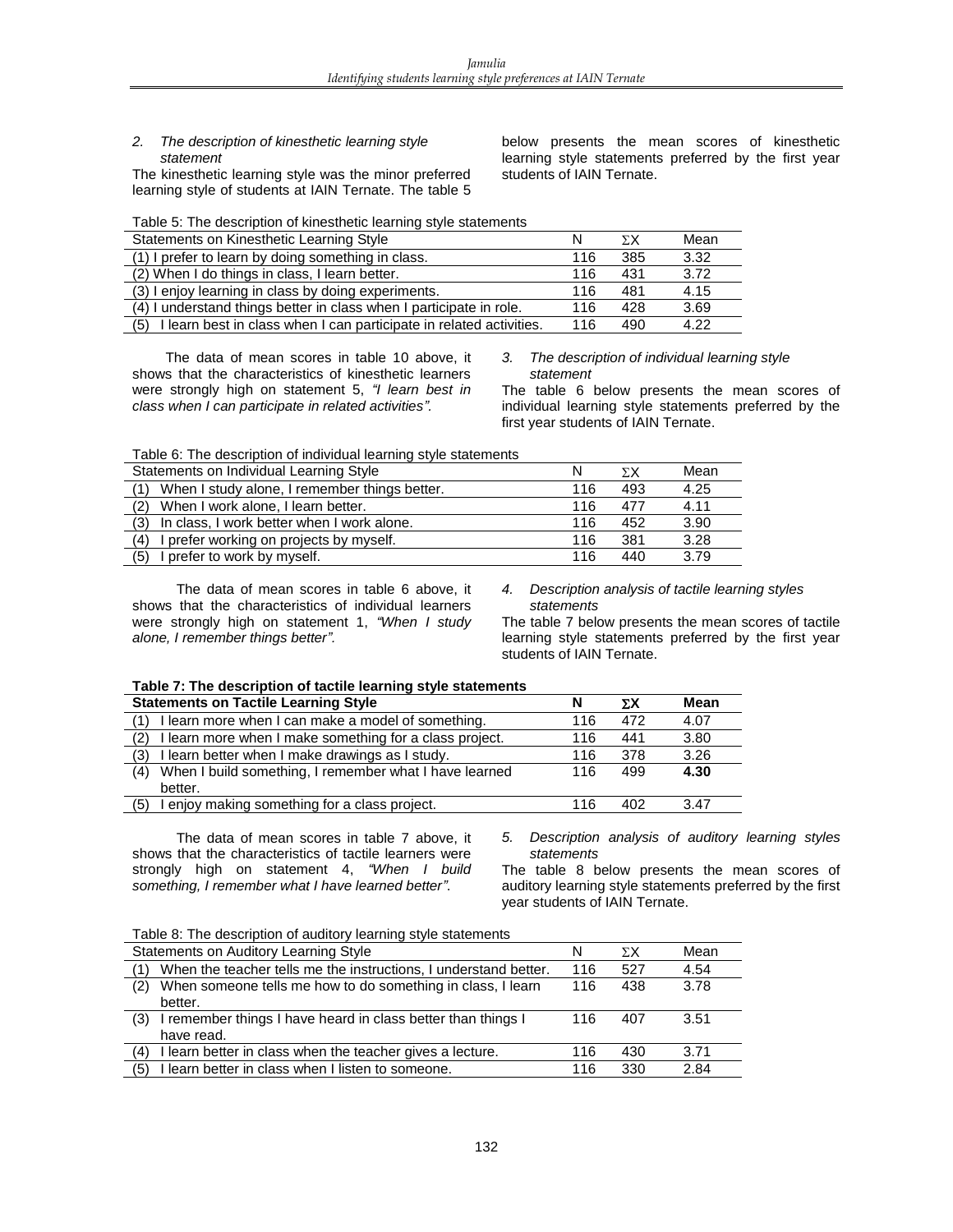The data of mean scores in table 8 above, it shows that the characteristics of auditory learners were strongly high on statement 1, *"When the teacher tells me the instructions, I understand better".*

*6. Description analysis of group learning styles statements*

The table 9 below presents the mean scores of group learning style statements preferred by the first year students of IAIN Ternate.

Table 9: The description of group learning style statements

| Statements on Group Learning Style                                    |     | ΣΧ  | Mean |
|-----------------------------------------------------------------------|-----|-----|------|
| I get more work done when I work with others.                         | 116 | 379 | 2.27 |
| (2)<br>I learn more when I study with a group.                        | 116 | 392 | 3.38 |
| In class, I learn best when I work with others.<br>(3)                | 116 | 389 | 3.35 |
| I enjoy working on an assignment with two or three classmates.<br>(4) | 116 | 441 | 3.80 |
| I prefer to study with others.<br>(5)                                 | 116 | 424 | 3.66 |

The data of mean scores in table 9 above show that the students of IAIN Ternate do not learn strongly high on this style. If the students have to be groupped, it must be limited into small group (two or three classmates) as shown on statement 4, *"I enjoy working on an assignment with two or three classmates".* This statement was reported high according to the table of *The Description Analysis Criteria* (Table 3).

The result of data analysis of reported questionnaire of PLSP on the previous section shows that the data which meet the **major** range requirement (range 38-50) are **visual learning style** (mean = **40.2**)**.** Meanwhile, the **minor** perceptual learning styles preferences are **kinesthetic** (mean=37.0), **individual** (mean=36.7), **tactile** (mean=36.3), **auditory** (mean=35.8), and **group** learning style (mean=33.9).

The finding on perceptual learning styles preferences on this research do not corresponds to the previous similar research on learning styles field done worldwide which applied Reid's (1987) PLSPQ. Mulalic, et al. (2009) stated that students at University Tenaga Nasional preferred kinesthetic learning style. Peacock (2001) found that learners favored kinesthetic and auditory learning style. Jones (1998) proved that kinesthetic, tactile and group are major preferred learning styles. It was also reported that students have more than one preferred learning style preferences (Jones, 1998; Peacock, 2001;), even with the latest research done in Ternate, that students are major on more than one learning style preferences, namely: *visual* (39.70), *kinesthetic* (39.07), and *tactile* (37.88), while the minor learning style preferences are auditory (36.24), individual (35.91), and group (34.09) (Jamulia, 2010; 2011; 2012). However, in general sense, the findings of this research support Reid's statemant (1987 cited from Oxford, 2003:4) that students from Asian cultures, for instance, were often highly visual, with Koreans being the most visual.

#### *1. The characteristics of major (visual) learning style*

Although the students of IAIN Ternate were major in visual learning style, they are not strongly high on all statements or indicators of visual learning style

preferences. The followings are the characteristics of visual learning style preferences of the students at IAIN Ternate, based on the order of the mean score of each statement in visual learning style:

- a. The students remember better when they read instructions.
- b. The students understand better when they read instructions.
- c. The students learn better by reading what the teacher writes on the writing-board.
- d. The students learn better by reading than by listening to someone.
- e. The students learn more by reading textbooks than by listening to lectures.

Oxford (2003) stated that visual students like to read and obtain a great deal from visual stimulation. For them, lectures, conversations, and oral directions without any visual backup can be very confusing. Therefore to meet the visual learners of the first year students of IAIN Ternate, the teacher should: (1) adjusted the learning materials into "manual instruction" which describe the lesson into step by step, since they are better in understanding and remembering by reading the instruction; (2) write down the summary or key concepts on the writingboard or display the summary and key concept with power point presentation; (3) prepare the students with the copy of learning materials, since they will learn more through reading activities than listen to the lecture.

### *2. The characteristics of minor learning styles*

The findings of this research show that the students are major only on visual learning style preferences and they are minor on other learning styles: kinesthetic, individual, tactile, auditory, and group learning style. However, this does not prevent them to learn in these learning styles. The following are the reported characteristics of the conditions where the students can learn strongly high through their minor learning styles.

- a. The students learn best in class when they can participate in related activities.
- b. The students remember things better when they study alone.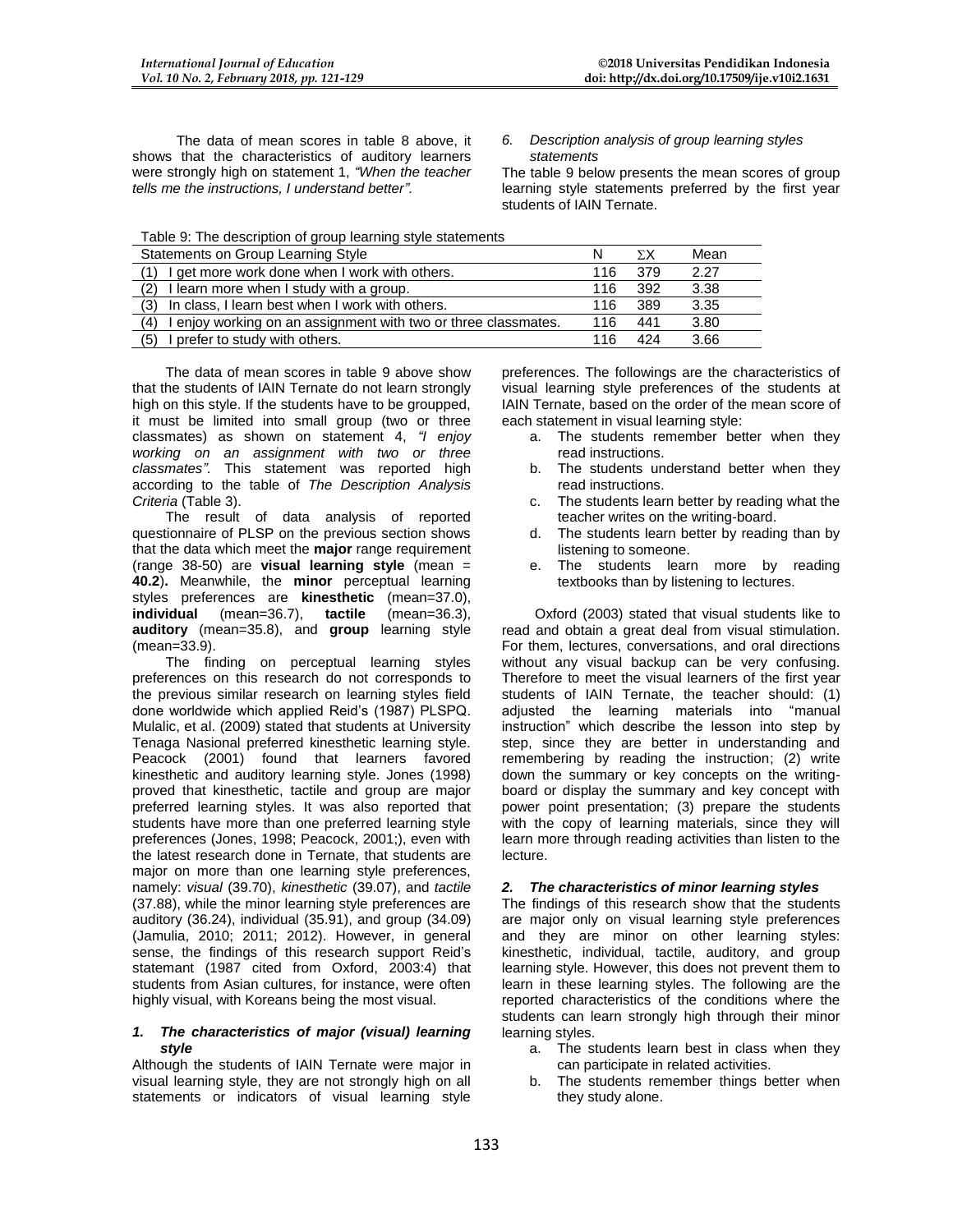- c. The students remember what they have learned better when they build something.
- d. The students understand better when the teacher tells them the instruction.
- e. The students assignment with two or three classmates.

### **CONCLUSIONS**

The *major* perceptual learning styles preference of the first year students of IAIN Ternate is **visual learning style** (mean=**40.2**), while the minor learning style preferences are **kinesthetic** (mean=37.0), **individual** (mean=36.7), **tactile** (mean=36.3), **auditory** (mean=35.8), and **group** learning style (mean=33.9).

Generally, students with visual major learning style preferences learn well from *seeing the words* in books, on the chalkboard, and in work-books. They remember and understand information and instructions better if they read them. They do not need as much oral explanation as an auditory learner, and they can often learn alone, with a book. The students should take notes of lectures and oral directions if they want to remember the information.

Although the first year students of IAIN Ternate in majority have visual learning style preferences, they can still learn better from the following conditions according to their minor learning style preferences: a) The students learn best in class when they can participate in related activities; b) The students remember things better when they study alone; c) The students remember what they have learned better when they build something; d) The students understand better when the teacher tells them the instruction; and e) The students assignment with two or three classmates.

The visual students like to read and obtain a great deal from visual stimulation. For them, lectures, conversations, and oral directions without any visual backup can be very confusing. Therefore to meet the visual learners of the first year students of IAIN Ternate, the teacher should: (1) adjusted the learning materials into "manual instruction" which describe the lesson into step by step, since they are better in understanding and remembering by reading the instruction; (2) write down the summary or key concepts on the writing-board or display the summary and key concept with power point presentation; (3) prepare the students with the copy of learning materials, since they will learn more through reading activities than listen to the lecture.

### **REFERENCES**

Bachetti, P. (2003). The impact of learning style on the French second language acquisition of English speaking learners exposed to a French and English standard and reversed subtitled film (Unpublished Thesis). University of Windsor, Canada.

- Brown, H.D. (1994). *Principles of language learning*  and teaching edition). Prentice Hall/Regents: Englewood Cliffs, N.J.
- Chung, S-F. (2005). Putting students' differences in perspectives: An introduction to the individual developing model. *The Asian EFL Journal Quarterly, 1*(2), 133-151.
- Coffield, F. Moseley, D., Hall, E., & Ecclestone, K. (2004). *Learning Styles and Pedagogy in Post-16 Learning: A Systematic and Critical Review*. Learning and Skills Research Centre: United Kingdom.
- Diaz, D.P., & Cartnal, R.B. (1999). Students' Learning Styles in Two Classes: Online Distance Learning and Equivalent On-Campus. *College Teaching.* 47(4): 130-135.
- Dunn, R., Griggs, S. A., Olson, J., Gorman, B., & Beasley, M. (1995). A Meta-analytic Validation of the Dunn and Dunn Learning Styles Model. *Journal of Educational Research, 88*(6), 353- 362.
- Dunn, R., Honigsfeld, A., Doolan, L. S., Bostrom, L., Russo, K., Schiering, M. S., Suh, B., & Tenedero, H. (2009). Impact of learning-style instructional strategies on students' achievement and attitudes: Perception of educators in diverse institutions. *The Clearing House*, *82*(3), 135-141.
- Ehrman, M.E, Leaver, B. L., & Oxford, R. L. (2003). A brief overview of individual differences in second language learning. *System*, *31*, 313- 330.
- Felder, R. M., & Henriques, E. R. (1995). Learning and teaching styles in foreign and second language education. *Foreign Language Annals*, *28*(1), 21–31.
- Felder, R. M., & Spurlin, J. E. 2005. Applications, reliability and validity of the index of learning styles. *International Journal of Engineering Education, 21*(1), 103-112.
- Husain, D. (2000). Learning and personal styles in second language acquisition. *Analysis*, *1*(2), 118-122.
- Jamulia, J. (2010). The correlation between learning style and descriptive writing proficiency of English department students in Ternate. *KOLITA 8*. Pusat Kajian Bahasa dan Budaya Unika Atma Jaya Jakarta.
- Jamulia, J. (2011). *Learning style and strategy in EFL context: A study on writing proficiency.* Lambert Academic Publishing: Germany.
- Jamulia, J. (2012). Identifying students' learning style for humanistic learning*.* Proceeding of *International Seminar on "Character Building of Nation through Language and Culture".* Indonesia Muslim University (UMI) Makassar, June 2012.
- Jones, N. B. (1998). Action Research, Learning Style and EFL/ESL Writing. *ERIC, ED439606.*
- Jubhari, R. (2006). Needs analysis of Bahasa Inggris I for first year students at Hasanuddin University*.*